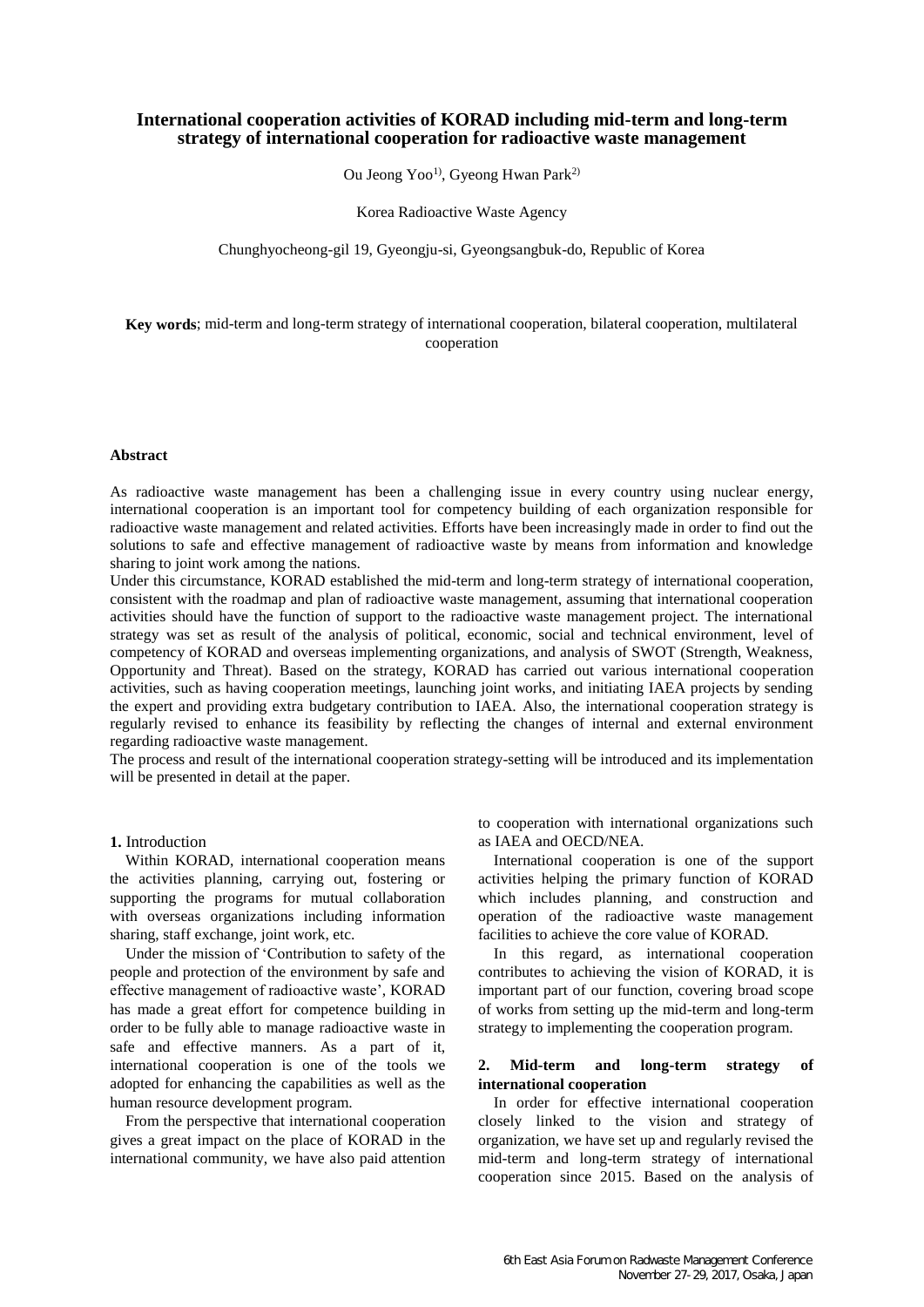external and internal environment of organization, ultimate goal and strategic objectives, and Critical Success Factors (CSF) of international cooperation were drawn out. The roadmap and the detailed tasks of international cooperation could be broken down thereby.

### **2.1 Analysis of external environment**

The strategy setting process starts with the analysis of external environment, including political, economic, social & technical environment (PEST), and overseas & domestic situation.

Considering the political changes, social atmosphere, and economic & technical challenges regarding radioactive waste management, the implications could be elicited as follows.

- Needs to establish implementation plan on high level waste management conforming to the government policy
- Needs to enhance the social trust and confidence in developing technology fulfilling safety requirements and efficiency of radioactive waste management
- Needs to build the competency of radioactive waste management in a timely manner, considering the saturation of on-site storage of spent nuclear fuel and the life span of operating reactors
- Needs to use international network for bilateral and multilateral cooperation for competency building of radioactive waste management
- Needs to be competitive in global market, with anticipation of expansion of international nuclear industry
- Needs to closely observe the emerging technologies other than deep geological disposal of high level waste and the current situation on multinational storage/repository project

Also, a few bullet points could be suggested as follows after the review of radioactive waste management of other countries and the comparison of domestic and overseas situation of radioactive waste management.

- Needs to cooperate with other countries having experience in construction of engineered vault type disposal facility and very low level waste disposal facility, closure of the disposal facility and post-closure management of the disposal facility
- Needs to look into the possibility of sharing knowledge and experience in construction and operation of underground silo type facility with other countries, which is one of the strengths of KORAD
- Needs to cooperate with other countries in the area of high level waste management, as well
- Needs to classify the countries developed in radioactive waste management into a few groups whose strength is in common

#### **2.2 Analysis of internal environment**

Together with the external environment analysis, the analysis of internal environment, such as corporate vision and strategy, project plan, and competence, is an important factor of the strategy setting process.

When it comes to international cooperation strategy of KORAD, internal environment analysis focused on evaluating the competency level of each area of radioactive waste management projects so that the area demanding international cooperation could elaborated. Considering the process and the work scope of radioactive waste management of KORAD, the projects are divided into 4 categories, low and intermediate level waste disposal, high level waste management, decommissioning waste management and trust & confidence building. The result of competency level of each area is shown as below.

| Area                                                        | <b>Work of Breakdown</b>                                         | <b>Evaluated</b><br>level |
|-------------------------------------------------------------|------------------------------------------------------------------|---------------------------|
| <b>LILW Disposal</b>                                        | <b>Site Selection</b>                                            | High                      |
|                                                             | Construction of disposal                                         | Medium                    |
|                                                             | facilities                                                       | high                      |
|                                                             | Operation of disposal<br>facilities                              | Medium                    |
|                                                             | Closure and post closure<br>management of disposal<br>facilities | Low                       |
|                                                             | <b>Site Selection</b>                                            | Low                       |
| <b>HLW</b><br><b>Management</b>                             | Transportation & Interim                                         | Medium                    |
|                                                             | storage                                                          | low                       |
|                                                             | Disposal                                                         | Low                       |
| <b>Decommissioning</b><br><b>Waste</b><br><b>Management</b> | Treatment of<br>decommissioning waste                            | Low                       |
|                                                             | Disposal of decommissioning                                      | Medium                    |
|                                                             | waste                                                            | low                       |
| Trust &                                                     | Communication                                                    | Medium                    |
| <b>Confidence</b><br><b>Building</b>                        | Risk Management                                                  | Low                       |

Based on the result of analysis, the implications are elicited as follows.

- Urgently needs to secure the competency of high level waste management
- Needs to be prepared for decommissioning waste management in the long-term perspectives
- Needs to take a proactive approach to closure and post-closure management of low and intermediate level waste disposal facilities
- Needs to develop the communication strategy and to enhance the competency of risk management

### **2.3 SWOT analysis**

SWOT analysis is used as the tool for the 'warm-up' stage of formulating strategy based on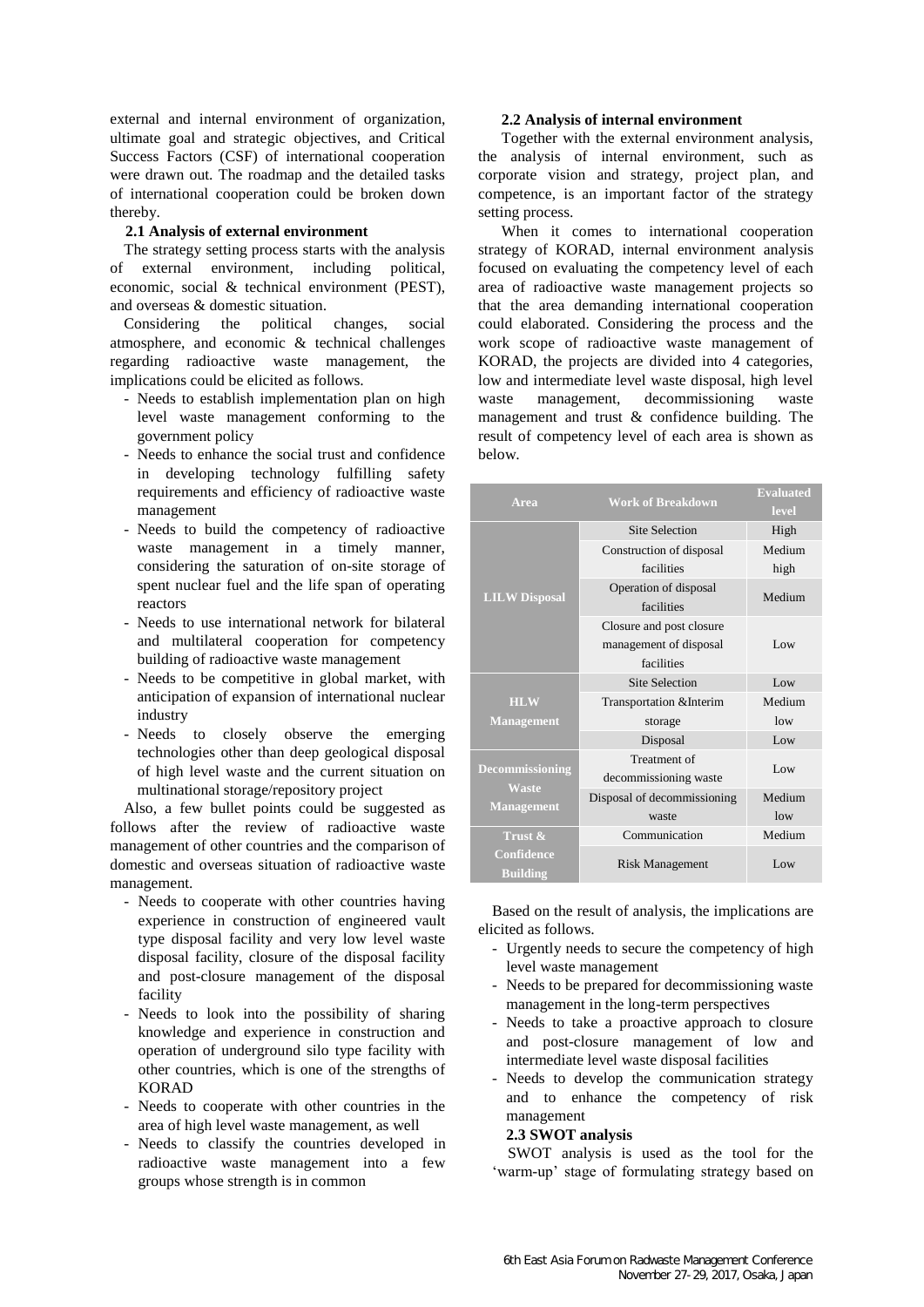the results of external and internal environment analysis, in general. After defining the Strengths (S) and the Weaknesses (W) of KORAD, and identifying the Opportunities (O) and the Threats (T) of KORAD, four types of strategies were developed as below.

① OS strategy (use strengths to take advantage of opportunities)

Promotes cooperation with oversea organizations which signed MOU with KORAD, for competency building

- Diversifies the international network

- Watches for the opportunity of technology transfer of LILW disposal to overseas

- Develops the plans for entering to the global market on the basis of close relationship with domestic organizations

② TS strategy (use strengths to avoid threats)

Develops partnership with organizations to enter into the global market

- Uses the cooperation with international organizations as the tool for gaining trust and confidence

- Makes the opportunities to share the knowledge among domestic and overseas experts, and stakeholders

③ OW strategy (overcome weaknesses by taking advantage of opportunities)

- Broadens the cooperation with the organizations of geographically close countries

- Participates in multinational cooperation projects such as EDRAM

- Benchmarks international cooperation activities of overseas organizations

④ TW strategy (minimize weaknesses and avoid threats)

 - Pays much attention to cooperation in the areas of high level waste management and decommissioning waste management

**2.4 Vision and strategy of international cooperation of KORAD**

Through all the process mentioned above, the vision and strategy of international cooperation was established as below.



In order to make the vision, the ultimate goal of international cooperation, clarified, 3 objectives were specified. Then, 7 Critical Success Factors (CSFs)

were identified, which are key tasks to achieve the international cooperation goal.

### **3. International cooperation activities carried out by KORAD**

International cooperation can be divided into 2 parts, bilateral cooperation and multilateral cooperation. Bilateral cooperation is usually focused on cooperation with overseas implementing organizations, and the other is on using multinational platforms such as IAEA and OECD/NEA.

#### **3.1 Bilateral cooperation**

As for the bilateral cooperation, KORAD has signed the cooperation agreements, so called MOU, with 11 overseas organizations, promising cooperation in the area of radioactive waste management since 2009. The organizations which signed MOU with KORAD are responsible for radioactive waste management in 9 countries, such as Sweden, France, Japan, Spain, UK, China, Canada, Hungary, and Switzerland. Based on MOU, various cooperation programs have been implemented from information sharing to technical advisory and joint works.

In respect of low and intermediate level waste management, design, construction and operation of near-surface disposal facilities have been main topics of the cooperation with overseas organizations, which already experienced therein, because KORAD has focused on development of the Wolsong Low and Intermediate Level Waste Disposal Center (WLDC) since 2009. The activities most actively done were cooperation meetings with each organization for information sharing on such topics. Furthermore, KORAD sent staff to Nagra to participate in the full scale experiment on Gas Permeable Seal Test, and to Andra and SKB for training programs to learn their experience in construction and operation of the disposal facilities, when being in the initial stage of WLDC. Recently, the joint work on safety assessment has been carried out with Andra since 2012 in order to verify the safety of the rock cavern type disposal facility and the engineered vault type disposal facility of KORAD.

Meanwhile, international cooperation in the area of high level waste management had been mostly made on information sharing before the national policy was established. Information on various situations of different countries, including national policy, technology development, site selection process, construction and operation of management facilities, stakeholder engagement and other issues, was useful to establish the national policy on high level waste management in Korea, by comparing, analyzing and benchmarking case of each country. Training program was developed and executed with Andra so that staff of KORAD could learn hands-on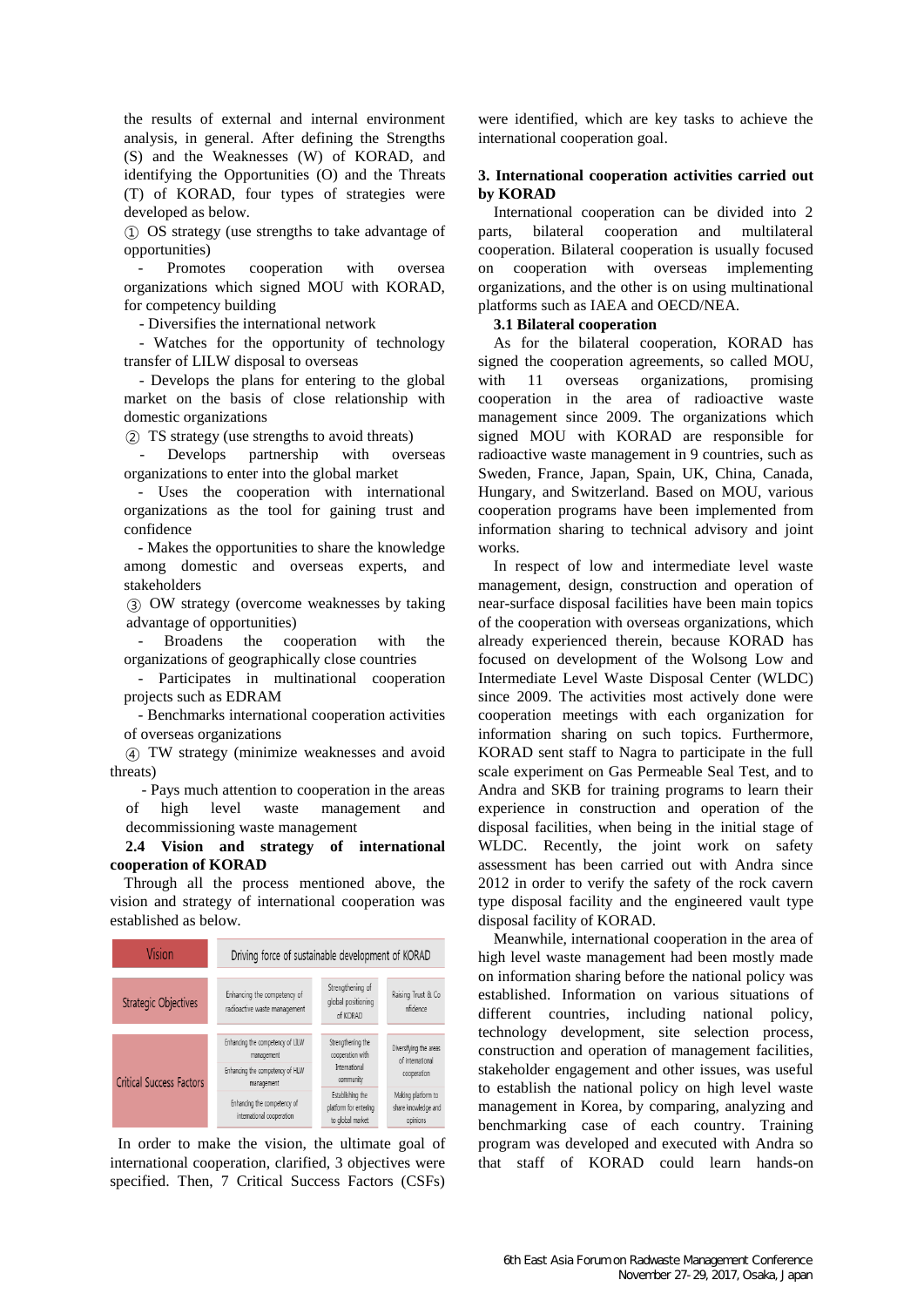experience in high level waste management of France.

According to the mid-term and long-term strategy of R&D on radioactive waste management of KORAD, efforts have been made to develop the dual-purpose cask for transportation and interim storage of spent nuclear fuel. In order to evaluate the safety of the cask under development, KORAD is participating in the joint test of spent nuclear fuel transportation with USA and Spain at the moment.

In addition, it was agreed to make the regular cooperation meeting between KORAD-JAEA, KORAD-NUMO, and KORAD-RWMC respectively in 2016, based on the idea to take advantage of geographic proximity which could make cooperation more effective.

# **3.2 Multilateral cooperation**

In terms of multilateral cooperation, KORAD has largely adopted 2 ways, participating in international cooperation platform such as IAEA, OECD/NEA, and other types of multinational cooperation form, and organizing the international symposium by itself.

Since 2009, KORAD has participated in activities of IAEA including DISPONET, URF and other technical meetings regarding radioactive waste management, as well as those of OECD/NEA such as RWMC and its sub-ordinated working parties. In 2015, the practical arrangement between IAEA and KORAD was made, resulting in launching the IAEA projects on high level waste management funded by KORAD. Three projects have been in progress under the initiative of IAEA and KORAD, of which themes are management of site investigation for radioactive waste management facilities, roadmap for developing geological disposal facility and compendium of results of research, development and demonstration activities carried out at underground research for geological disposal, since 2016.

Also, the cooperation agreement was made between OECD/NEA and KORAD in 2016, expecting the more close cooperation on radioactive waste management issues with NEA and its member states in the future.

There is the other platform KORAD has actively participated, which is East Asia Forum on Radioactive Waste Management, so called EAFROM, founded in 2006 for motivating the cooperation among the countries in East Asia.

On the other hand, KORAD has hosted the international symposium on radioactive waste management by inviting the experts of overseas and domestic organizations and stakeholders. The purpose of the symposium is to enhance the trust and confidence in radioactive waste management by making the opportunities for the public and stakeholders to listen to and share various experts' experience and insightful opinions. From the symposium, KORAD could also learn lessons from overseas experiences and get to know what the stakeholders think of radioactive waste management issues. Considering the international symposium has been held for 4 years consecutively since 2014, it is getting internationally recognized event to share<br>diverse experience and opinions regarding diverse experience and opinions regarding radioactive waste management.

### **4. Future plan**

 Current regime, inaugurated in May this year, announced the new energy policy, reducing the nuclear energy and expanding the renewable energy in the long-term perspectives. Accordingly, the corporate strategy of KORAD was revised recently and revision of the international cooperation strategy has been in progress at the moment. After the review of the performance of each activities linked to the CSFs of international cooperation strategy, it would be also required to come up with the new approach for what needs to be amended. When the implementation plan on high level waste management is established, detailed project milestone will come out, meaning that international cooperation strategy of KORAD will be revised again. It would be also considered that areas of international cooperation should be differentiated depending on the level of its competency.

As the decommissioning of reactor will start in 2020's, demand on cooperation in the area of decommissioning waste management is growing within KORAD. And it is expected that the demand on cooperation in the area of high level waste management will be increasing as well in the near future. Therefore, the international cooperation programs need to be more diversified and focused more on competency building to be fully prepared for future project of KORAD.

Lastly, cross-cutting issues such as the co-relation between the 4<sup>th</sup> industrial revolution and radioactive waste management could be themed in the international symposium of KORAD, expecting that providing all kinds of stakeholders in radioactive waste management with opportunities to think about how radioactive waste management could be adapted into environment constantly changing.

# **5. Conclusion**

International cooperation strategy was made based on analysis of external environment of nuclear industry and radioactive waste management area, and internal environment of KORAD, such as competence of radioactive waste management. The strategy has been applied to cooperation activities with overseas organizations in forms of bilateral and multilateral cooperation, and will be revised conforming to the political changes and internal demands.